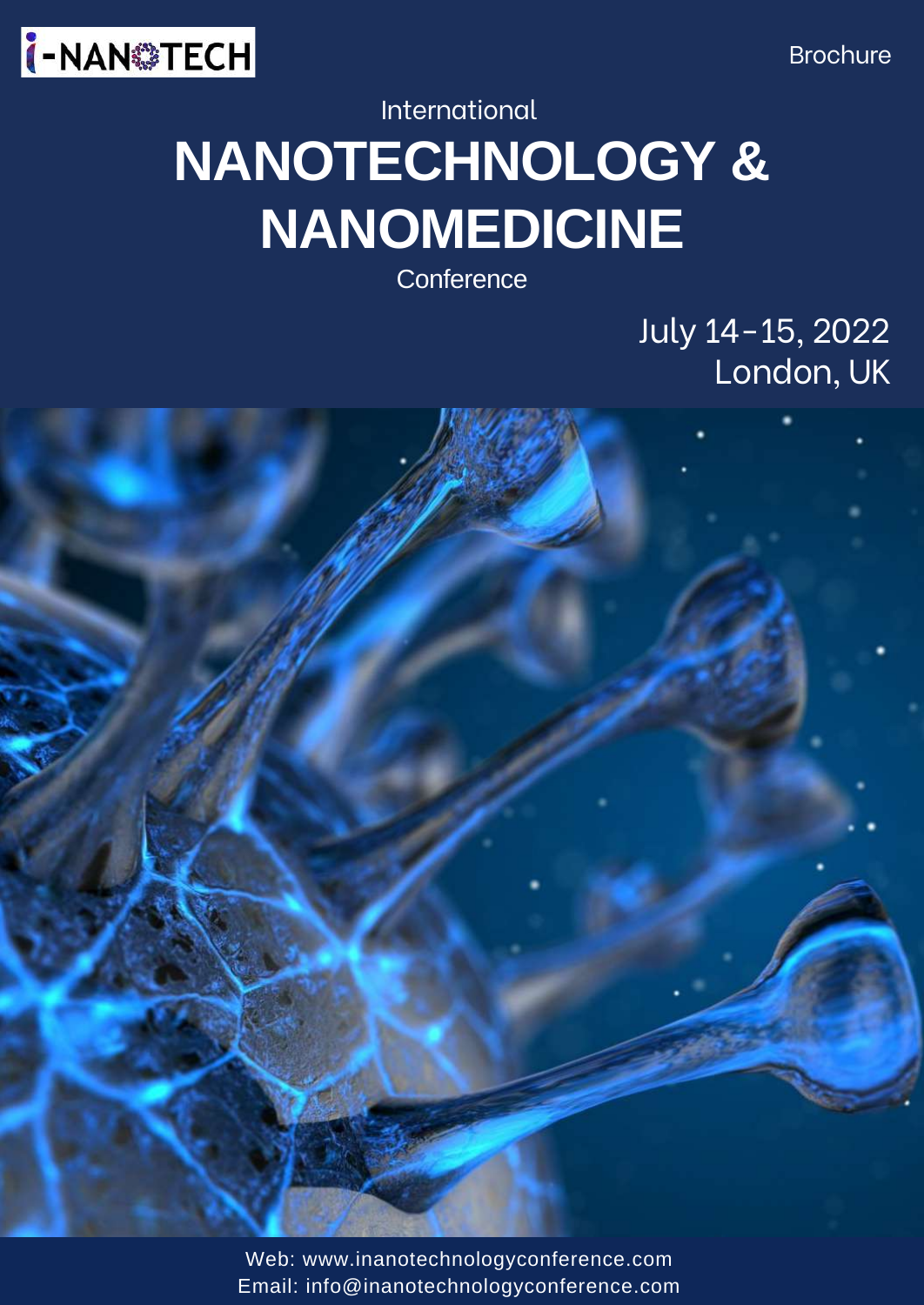

The **International Nanotechnology and Nanomedicine Conference** welcomes you to **London, UK** on **July 14-15, 2022** to share your research findings, promote knowledge exchange and network with a wide audience in the field of nanomedicine and nanotechnology.

i-Nanotech 2022 provides a premier interdisciplinary platform for researchers, practitioners and educators to present and discuss the most recent innovations, trends, concerns as well as practical challenges encountered, and solutions adopted in the fields of Nanoscience and Nanotechnology.

Nanotechnology is increasingly attracting worldwide attention owing to its wide range of enduses. As nanotechnology is evolving, so is the scope for its commercial expansion. The wide range of potential products and applications gives nanotechnology its enormous growth prospects. In such a scenario, huge opportunity lies for industry participants to tap the fast-growing market.

Join us and witness the booming industry by participating at i-Nanotech 2022 and give your career and business access to new opportunities from throughout the world.

We look forward to seeing you in London

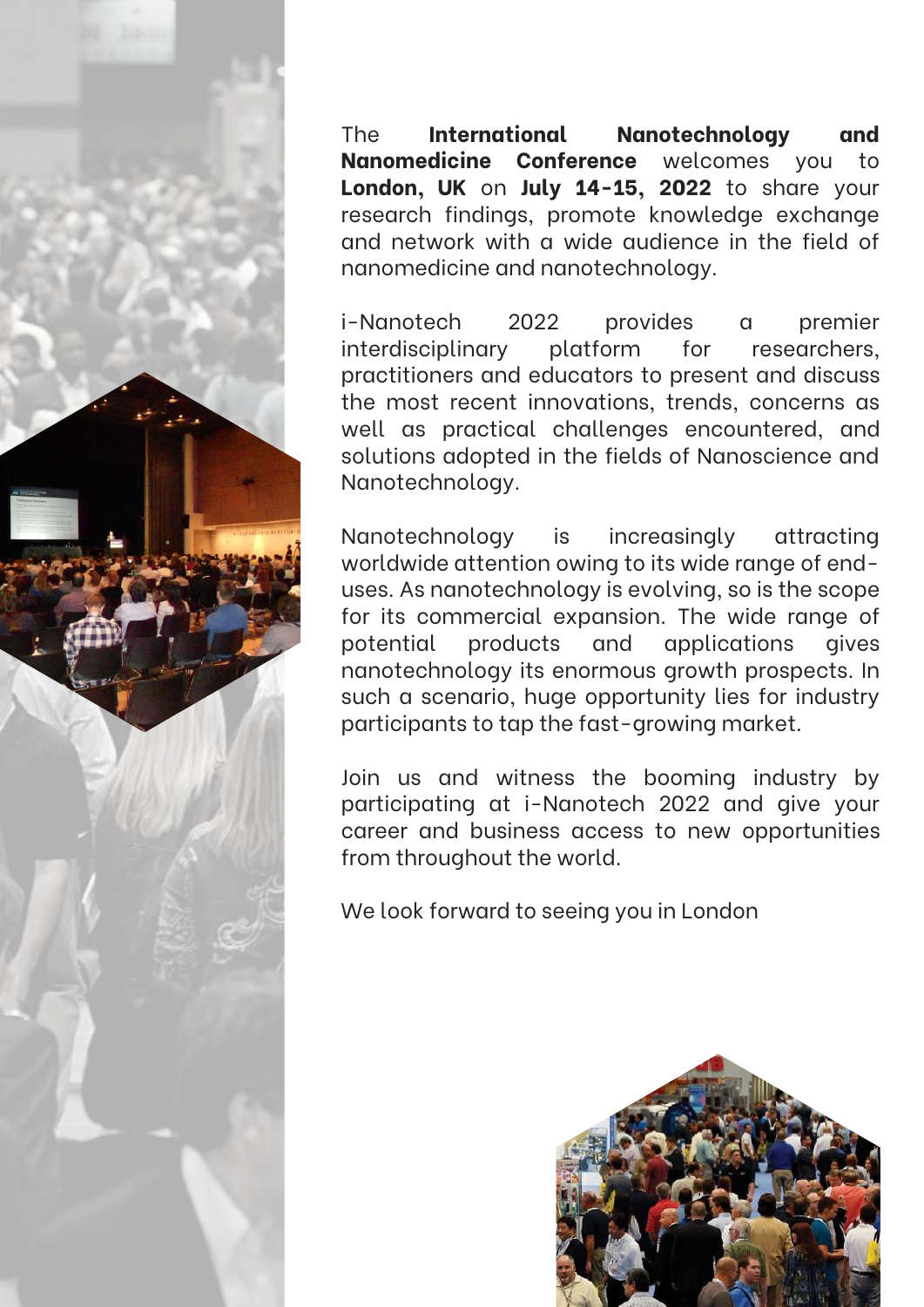### International **Conference** Nanotechnology & Nanomedicine

i-Nanotech 2022 provides a premier interdisciplinary platform for researchers, practitioners and educators to present and discuss the most recent innovations, trends, concerns as well as practical challenges encountered, and solutions adopted in the fields of nanotechnology and nanomedicine.



### **Who** you will meet **Benefits Highlights**

- Researchers, Scientist and Nanotechnology experts
- Nano Science and Nanotechnology Investors
- Academia: Professors and **Students**
- Policymakers and Influencers
- Business Professionals and Representatives
- Nanotech Companies
- Business Entrepreneurs
- Key Decision Makers & Officials

- Explore Future Business **Opportunities**
- Meet and collaborate with Pioneers
- Reinvigorate your relation with peers
- Network & get inspired by leaders
- Share your Products and Services with Professionals
- Sharing Knowledge with the Industry

- Bionanomaterials/Nanomateri al synthesis and characterization
- Nanomedicine
- Pharmaceutical Nanotechnology
- Nanosensors, Nanotools and nanodevices
- Commercialization, Safety and Societal Issues of Nanotechnology
- Energy, Environment and Green **Technology**

Rated the content of the Conferences as valuable

Rated the Exhibition as excellent

Rated the event as important to their business



Would recommend the Congress to others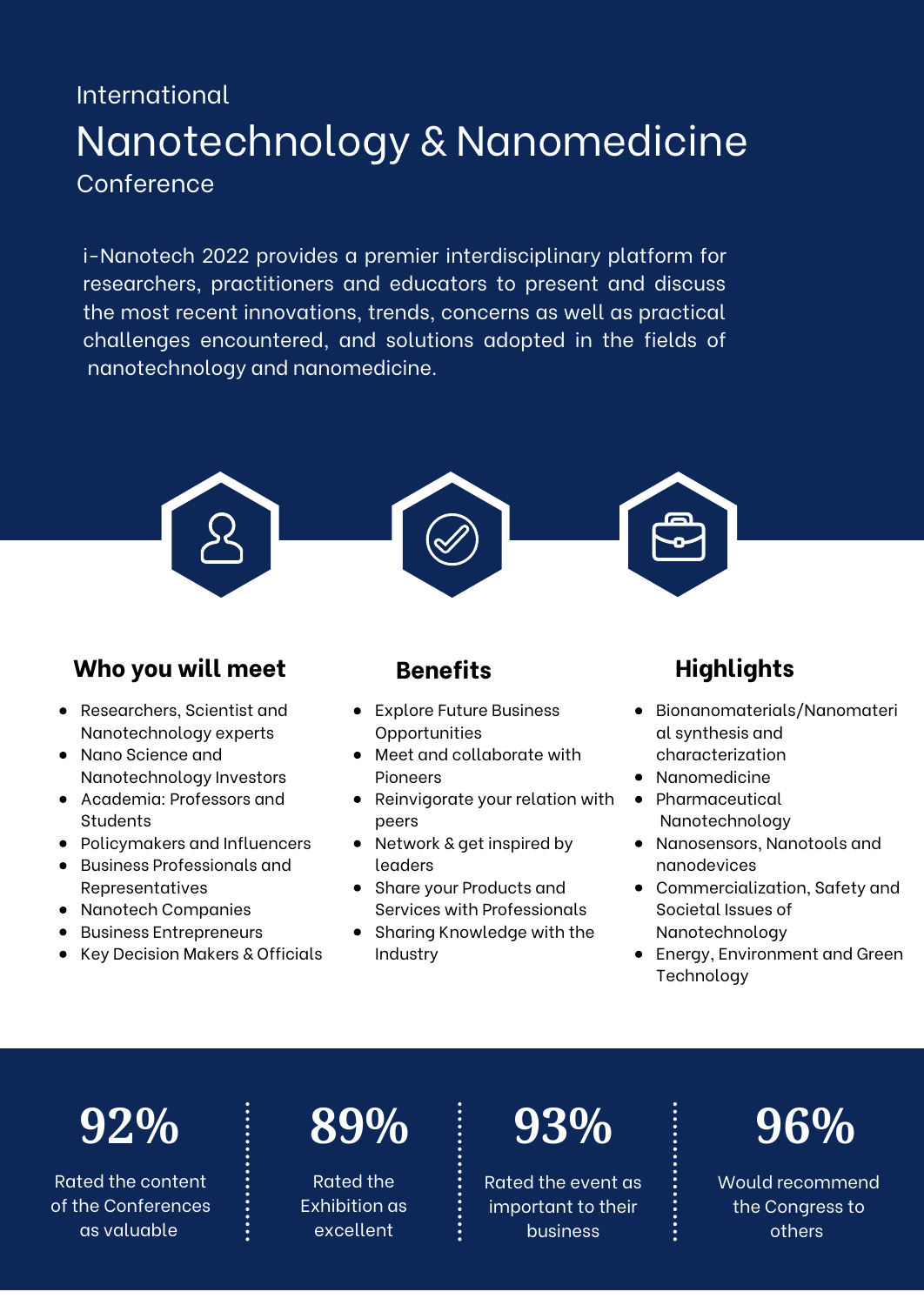i-Nanotech 2022 aims to bring together a broad range of scientists covering the interdisciplinary fields of biology, chemical and bioengineering, material science, physics, among others

i-Nanotech Conference, 2022 is packed with workshops, symposiums, and multiple plenary sessions with the main focus on thought-provoking discussions and peerled networking. The conference is the ideal venue to learn about the latest trends shaping the nanotechnology industry, to gain new skills and insights from successful experts in the field of nanotechnology and nanomedicine.

i-Nanotech 2022 is one stop juncture to all those who are planning to expand their business through various channels of franchise and distribution.

- Nanoscience and Technology
- Synthesis and Characterization of Nanomaterials
- Nanomedicines
- Nano Drug Delivery Systems and Biopharmaceuticals
- $\bullet$ Nano Applications
- Nanosensors and Nanobiosensors
- Nanostructures and nanosystems
- Policy & Environmental Impacts and **Standards**

### 91%

rated the content of the programme as good

### 85%

of the delegates gained new knowledge to implement in their practice

## 87%

said the programme met their expectations



Join us and witness the booming industry by participating at i-Nanotech 2022 and give your career and business access to new opportunities from throughout the world.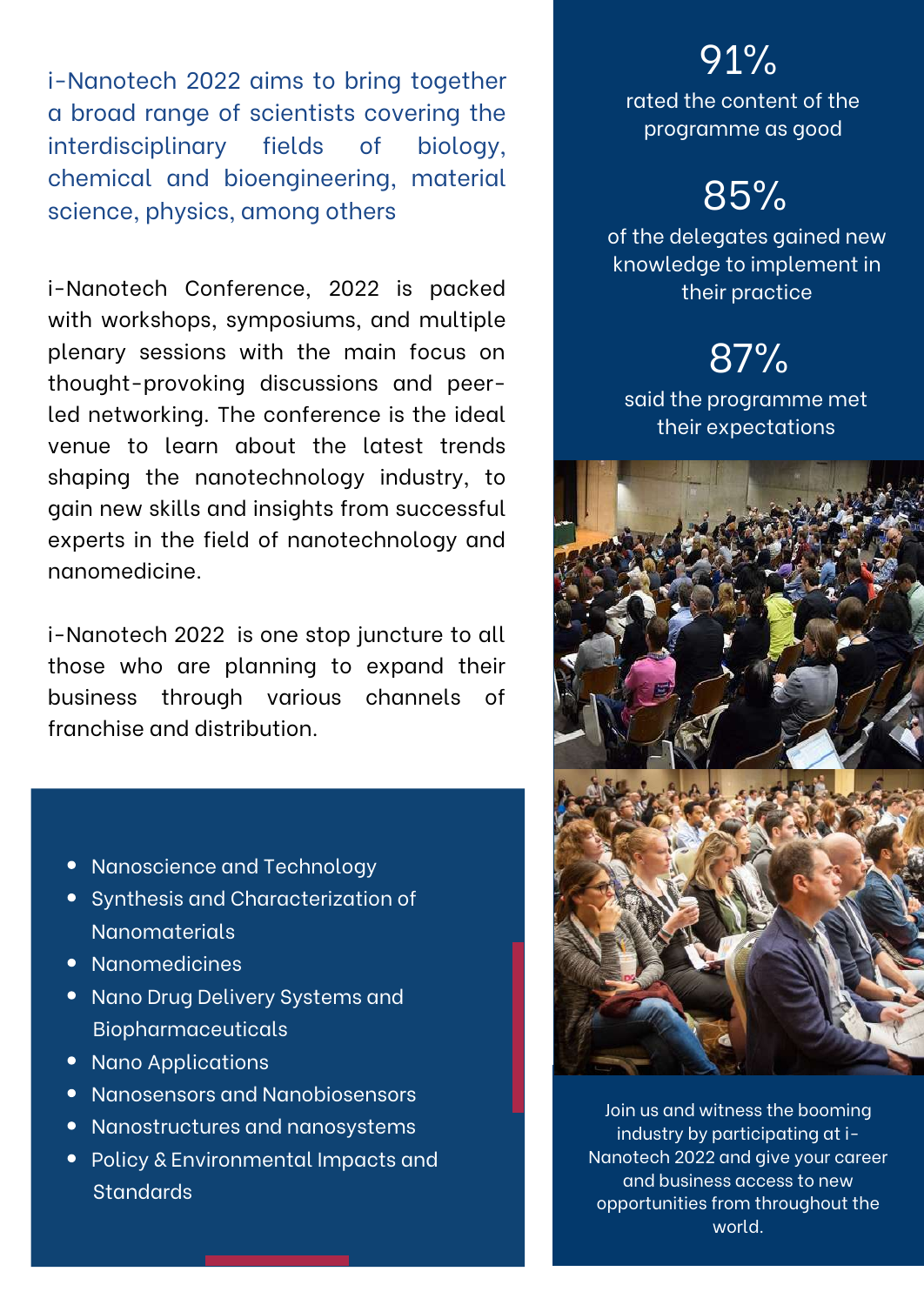Media Partners



































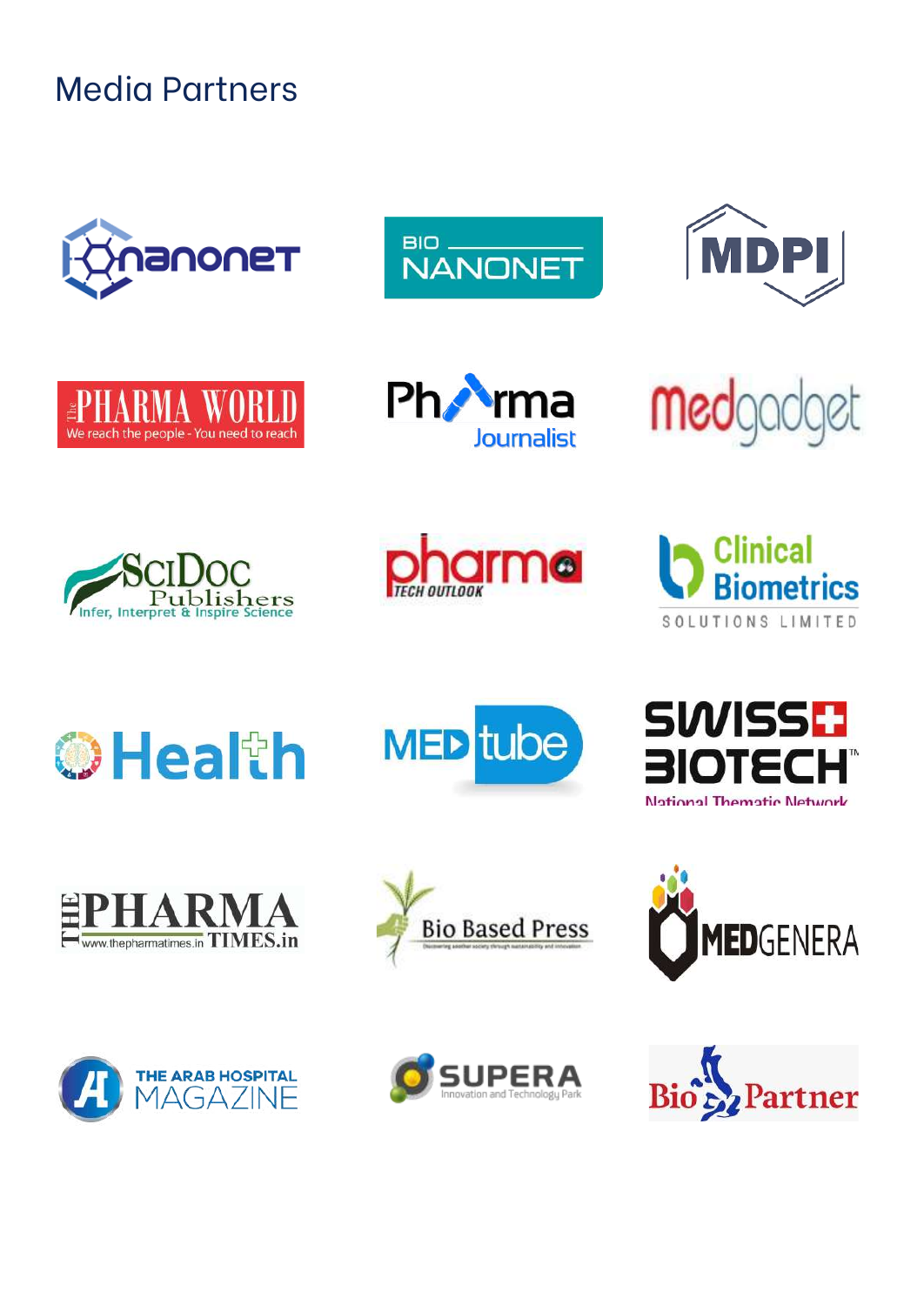### Past Supporters

We would like to thank all our partners for their continuous support

## 15+ Sessions

30+ **Countries** 

















**Genentech** 

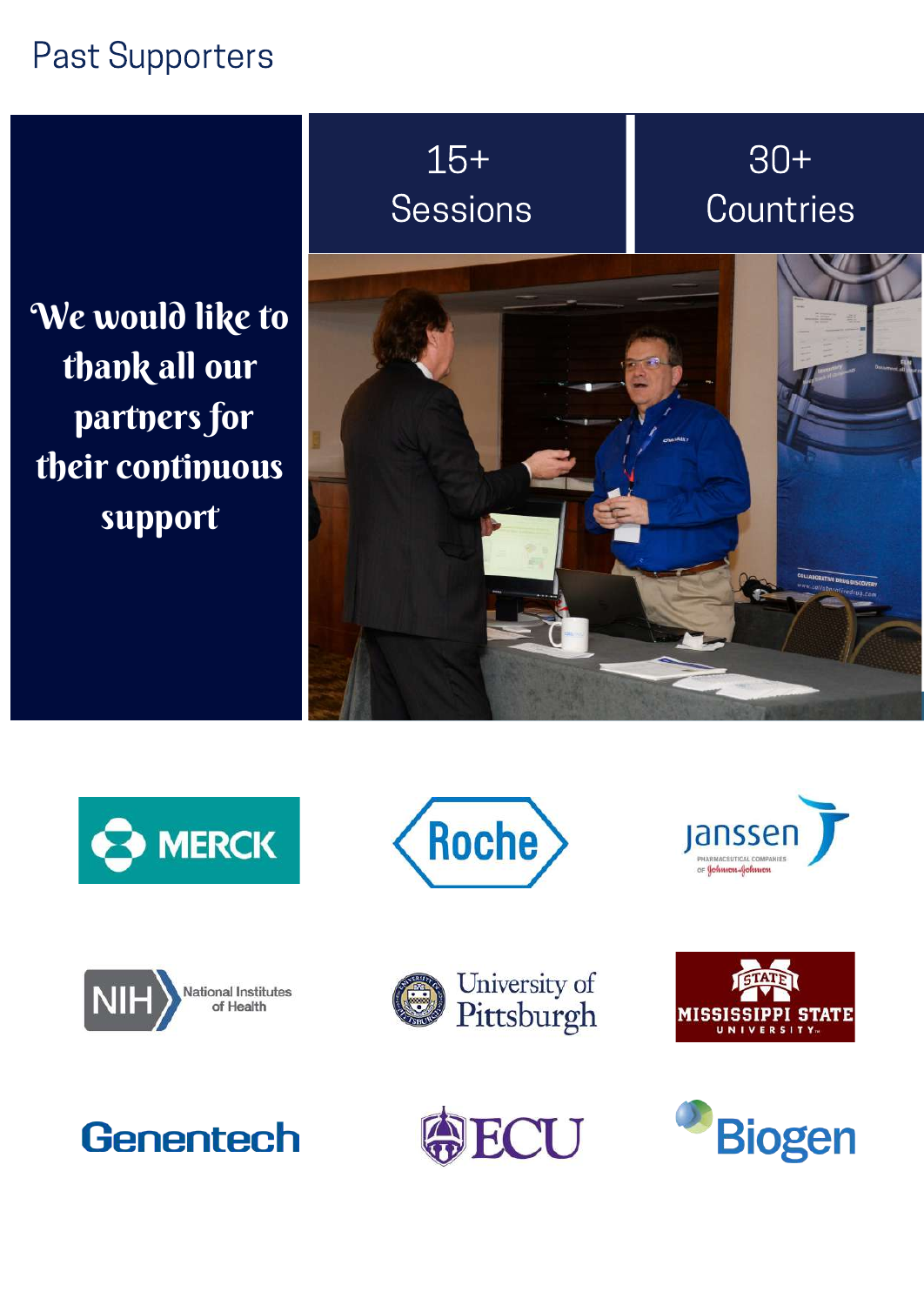

**Clinical Research Network** 





Università degli Studi della Campania Luigi Vanvitelli







Labaton **Sucharow** 



**IBM Watson Health** 



**《STERIS** 





15+ Interactive Sessions

> 10+ Keynote **Lecture**

40+ Scientific Sessions

3+ **Workshops** 

> 30+ Posters

B2B Meetings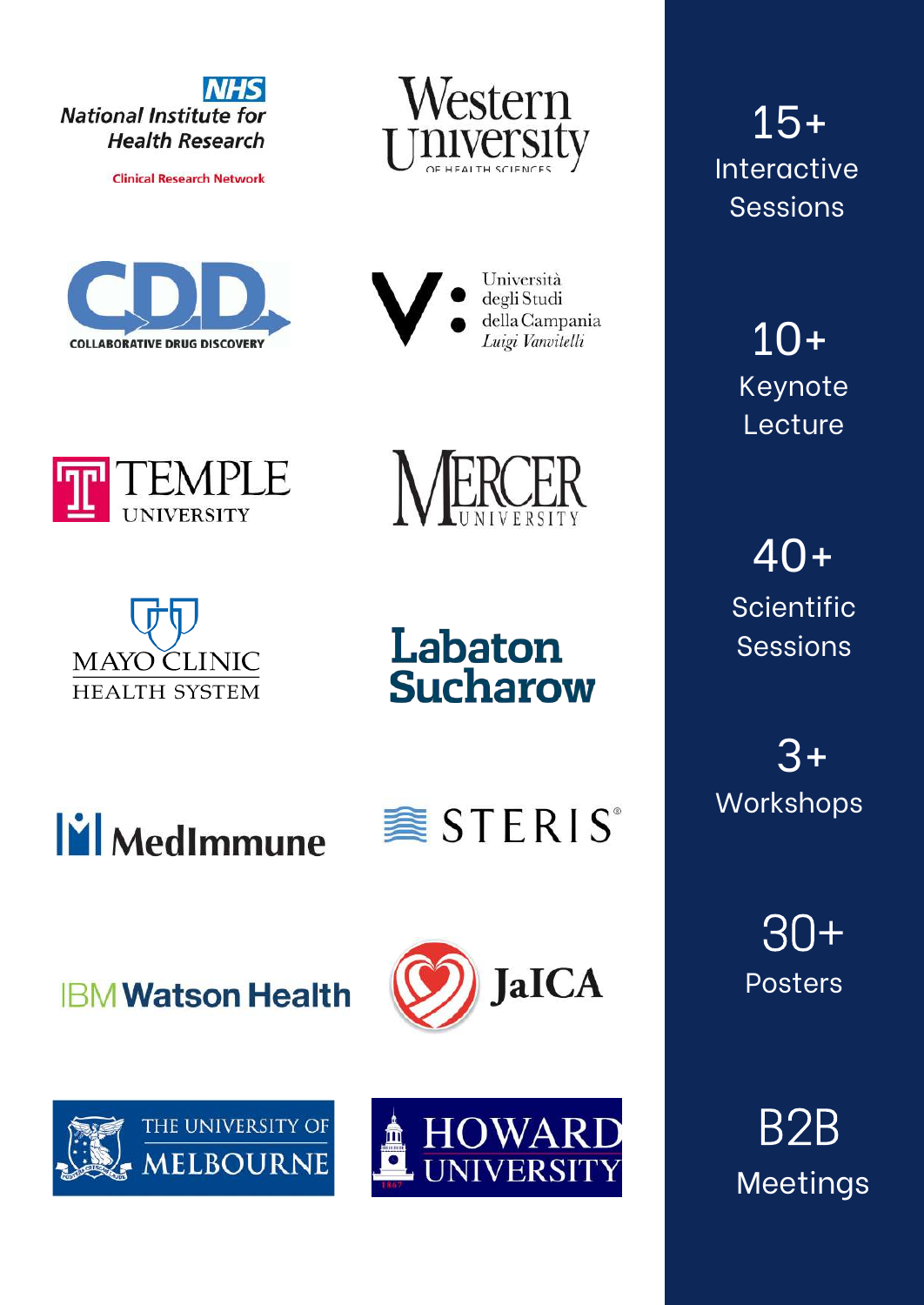### About London

Standing on the River Thames, London has been a major settlement for two millennia, its history going back to its founding by the Romans, who named it Londinium. London is a leading global city, with strengths in the arts, commerce, education, entertainment, fashion, finance, healthcare, media, professional services, research and development, tourism and transport all contributing to its prominence.

London contains four World Heritage Sites: the Tower of London; Kew Gardens; the site comprising the Palace of Westminster, Westminster Abbey, and St Margaret's Church; and the historic settlement of Greenwich. Other famous landmarks include Buckingham Palace, the London Eye, Piccadilly Circus, St Paul's Cathedral, Tower Bridge, Trafalgar Square, and The Shard. London is home to numerous museums, galleries, libraries, sporting events and other cultural institutions, including the British Museum, National Gallery, Tate Modern, British Library and 40 West End theatres.

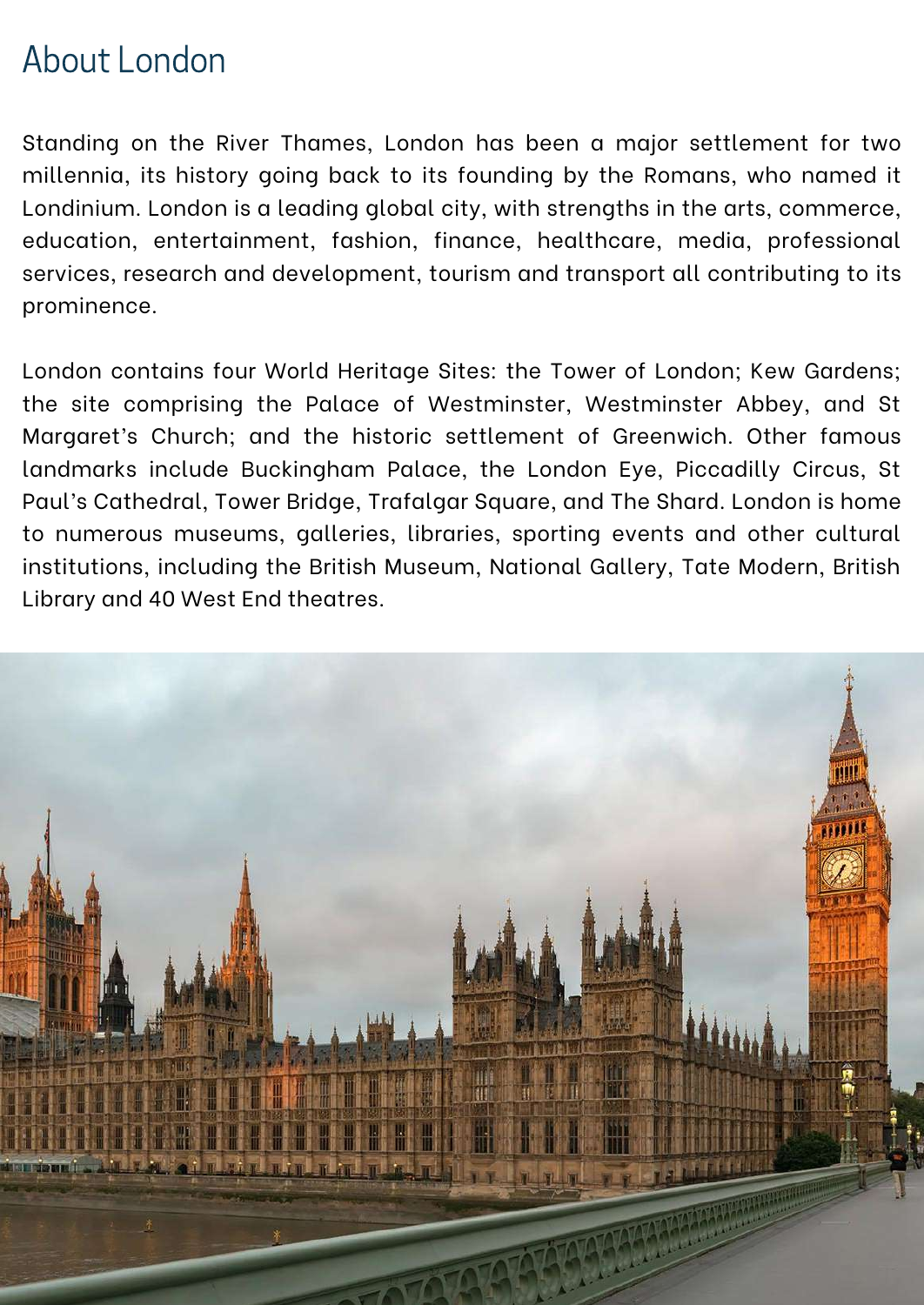### **Testimonials**

Thank you for the conference note. The conference covered a diverse group of topics with a true international flavor in terms of the attending delegates.

I would like to thank you for the opportunity to make the presentation last Thursday at IPharma in Philadelphia. It was a good experience and I would like to think that my presentation was well received by the audience.

Nigel Smart, Smart Pharmaceutical Consulting, USA Nelson Kardos, Duquesne University, USA

i-Pharma offered everything we needed, from Drug Discovery and Development to Pharma Marketing, Pharma Manufacturing, Industrial Pharmacy. It gives all participants a productive conference experience. We'll come back year after year

> Ye Xu, Jilin Medical University, China



The conference was good, even some speaker could not attend because of the weather. It was a great experience for me and I am really glad for the experience subheading

platform for efficient networking. The contract of the It has been a great opportunity to share the experience and stateof-the-art in the pharmaceutical field among academia and industry. It served a good

My US experience was very good and will always fondly cherish the memories. Would like to be back again in a year or so. I wish we could meet

Livio Luongo, Università Vanvitelli, Italy

*anju Nanda, MDU, India* University of Santiago de Compostela, Nataliya Storozhylova, Spain

Sanju Nanda, MDU, India